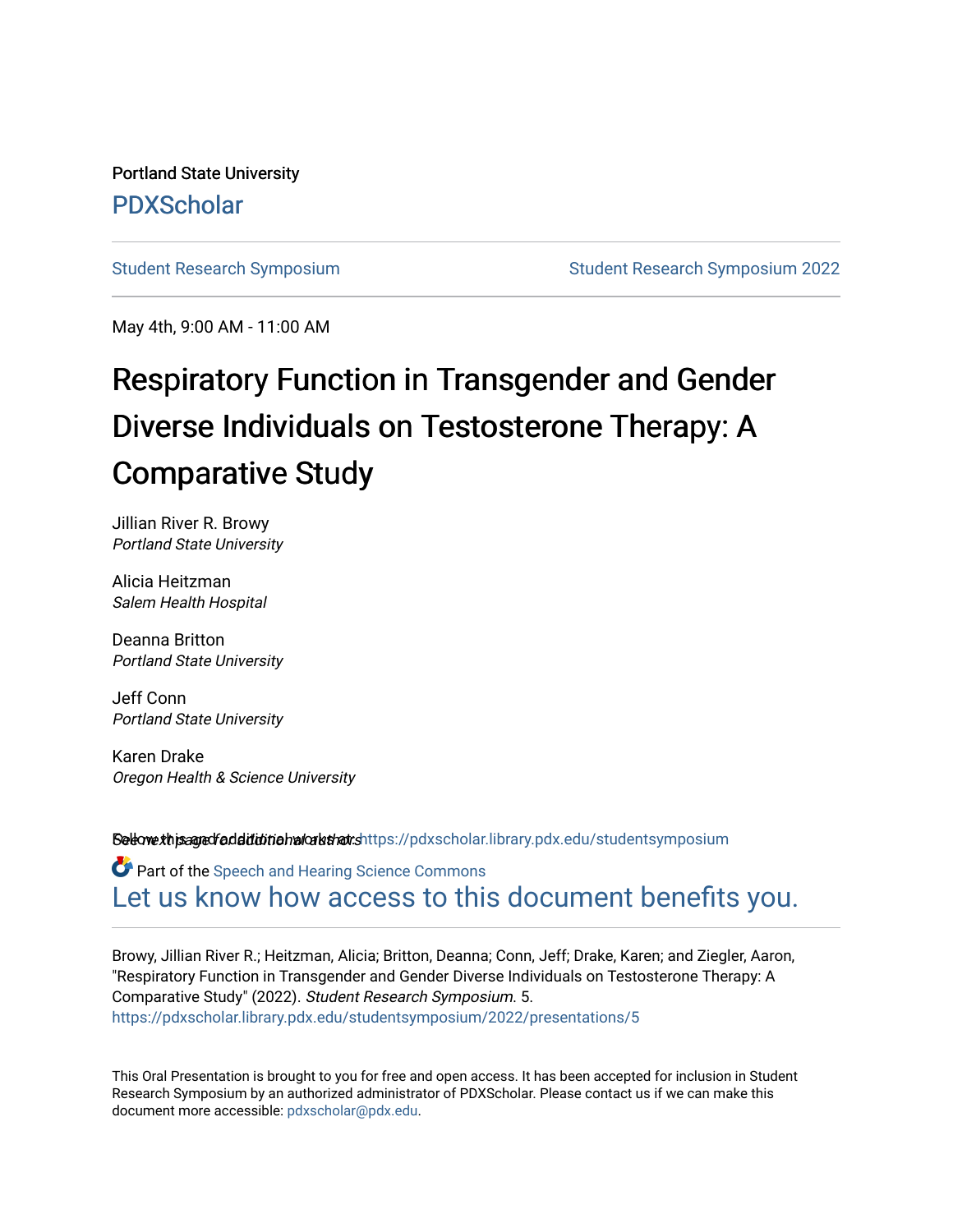### Presenter Information

Jillian River R. Browy, Alicia Heitzman, Deanna Britton, Jeff Conn, Karen Drake, and Aaron Ziegler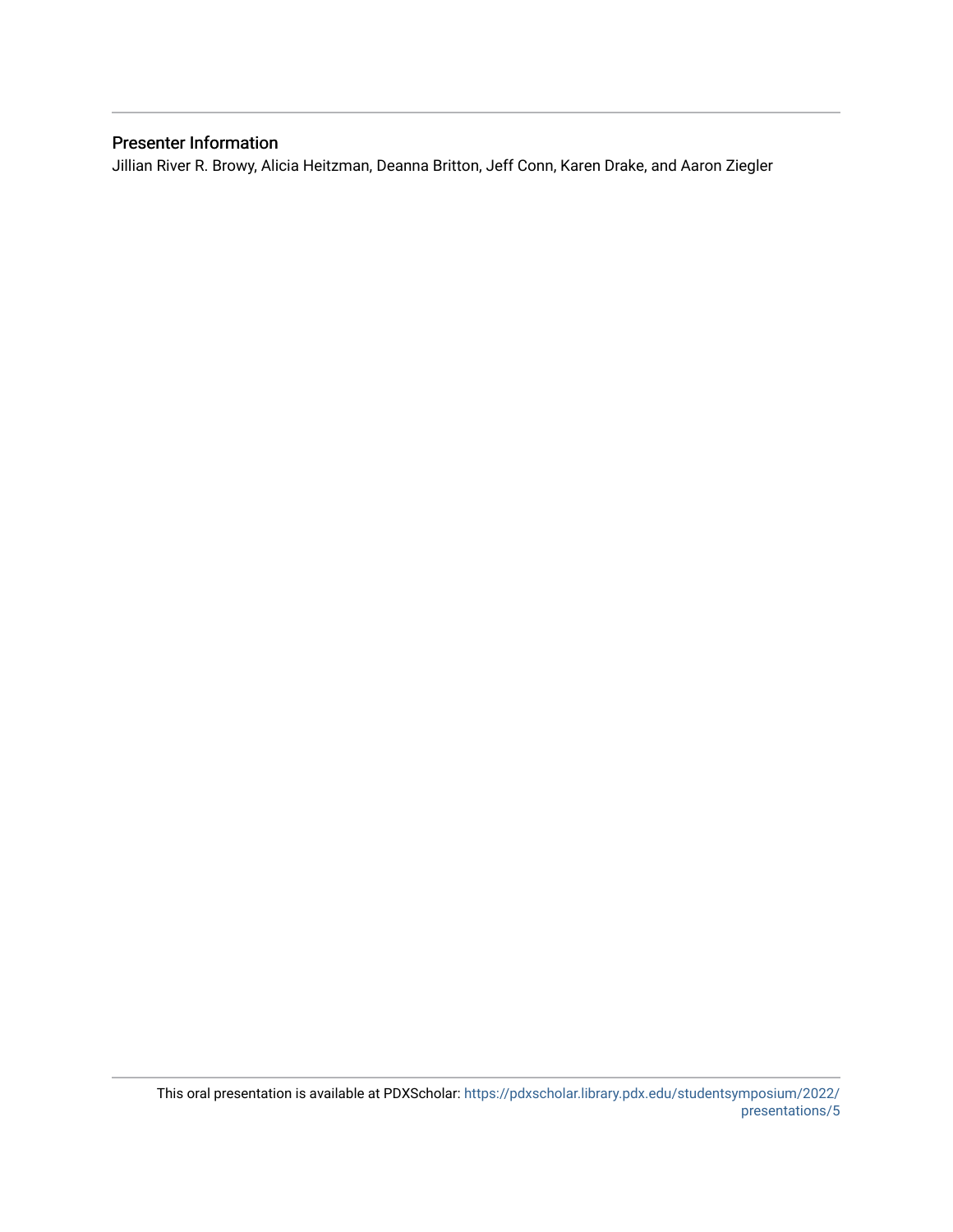# **Respiratory Function in Gender Diverse Individuals on Testosterone Therapy: A Comparative Study**



Jillian River Browy, BA Ali Heitzman, MA, CCC-SLP Deanna Britton, PhD, CCC-SLP, BC-ANCDS Jeff Conn, PhD, CCC-SLP Karen Drake, MA, CCC-SLP Aaron Ziegler, PhD, CCC-SLP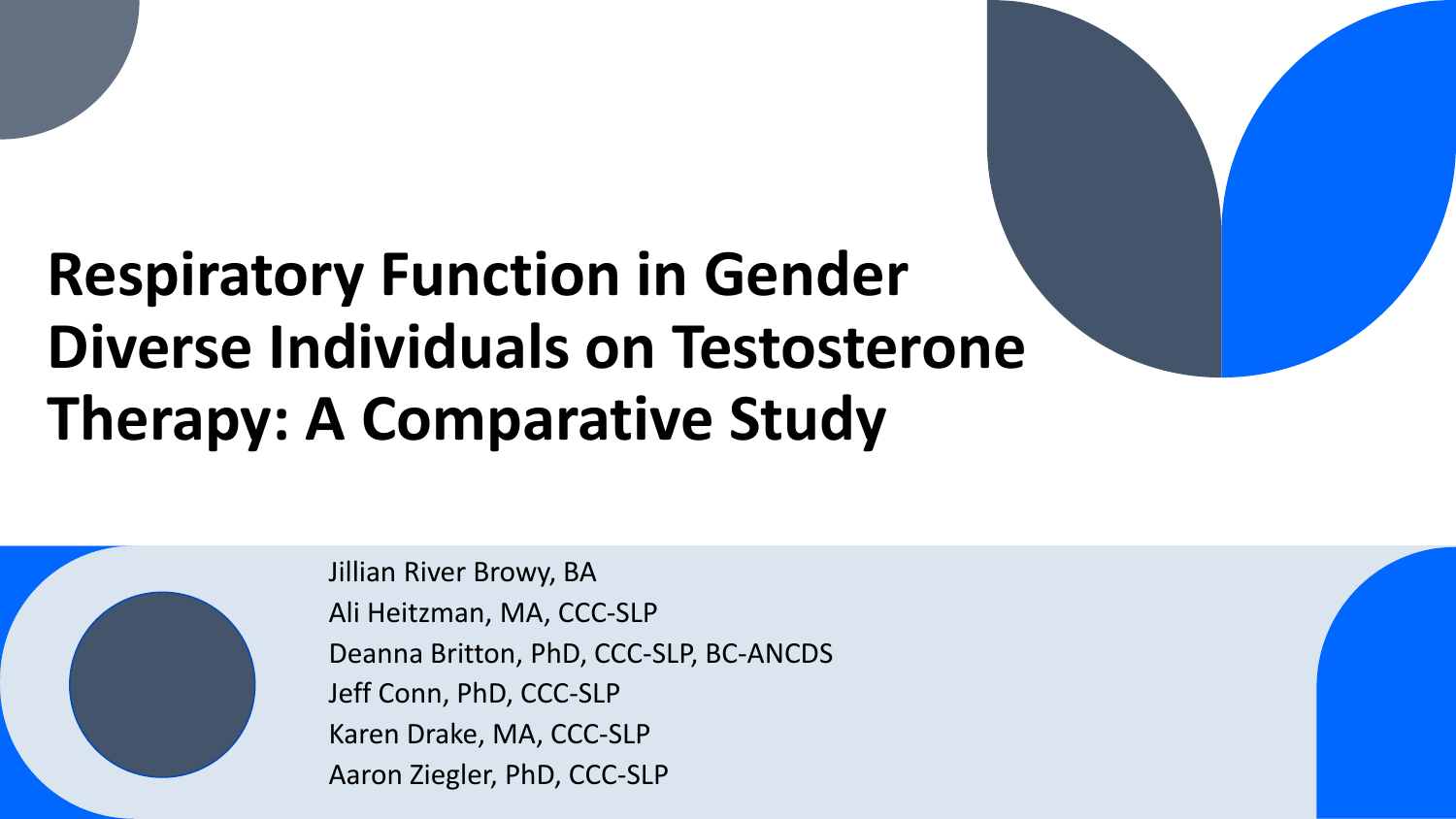# **Disclosures**

## **Ali Heitzman, MS, CCC-SLP**

### Financial Disclosures

SLP at Salem Health Hospital

## Non-financial Disclosures

- ASHA 2021 Voice and Upper Airway Impairments Committee member
- Community member

## **Jeff Conn, PhD, CCC-SLP**

## Financial Disclosures

- Associate Professor at Portland State University
- Clinical supervisor for Gender Communication Lab
- Vice chair of L'GASP

## Non-financial Disclosures

• Community member

## **Jillian River Browy, BA**

## Financial Disclosures

• No relevant financial relationships to disclose

## Non-financial Disclosures

- Graduate student at Portland State University, with this research as their cumulating project
- Community member

## **Karen Drake, MA, CCC-SLP**

## Financial Disclosures

- Assistant Professor of Otolaryngology Head and Neck Surgery, Laryngology, School of Medicine, OHSU
- Clinician and clinical supervisor at Northwest Clinic for Voice and Swallowing

## Non-financial Disclosures

• Nothing to disclose

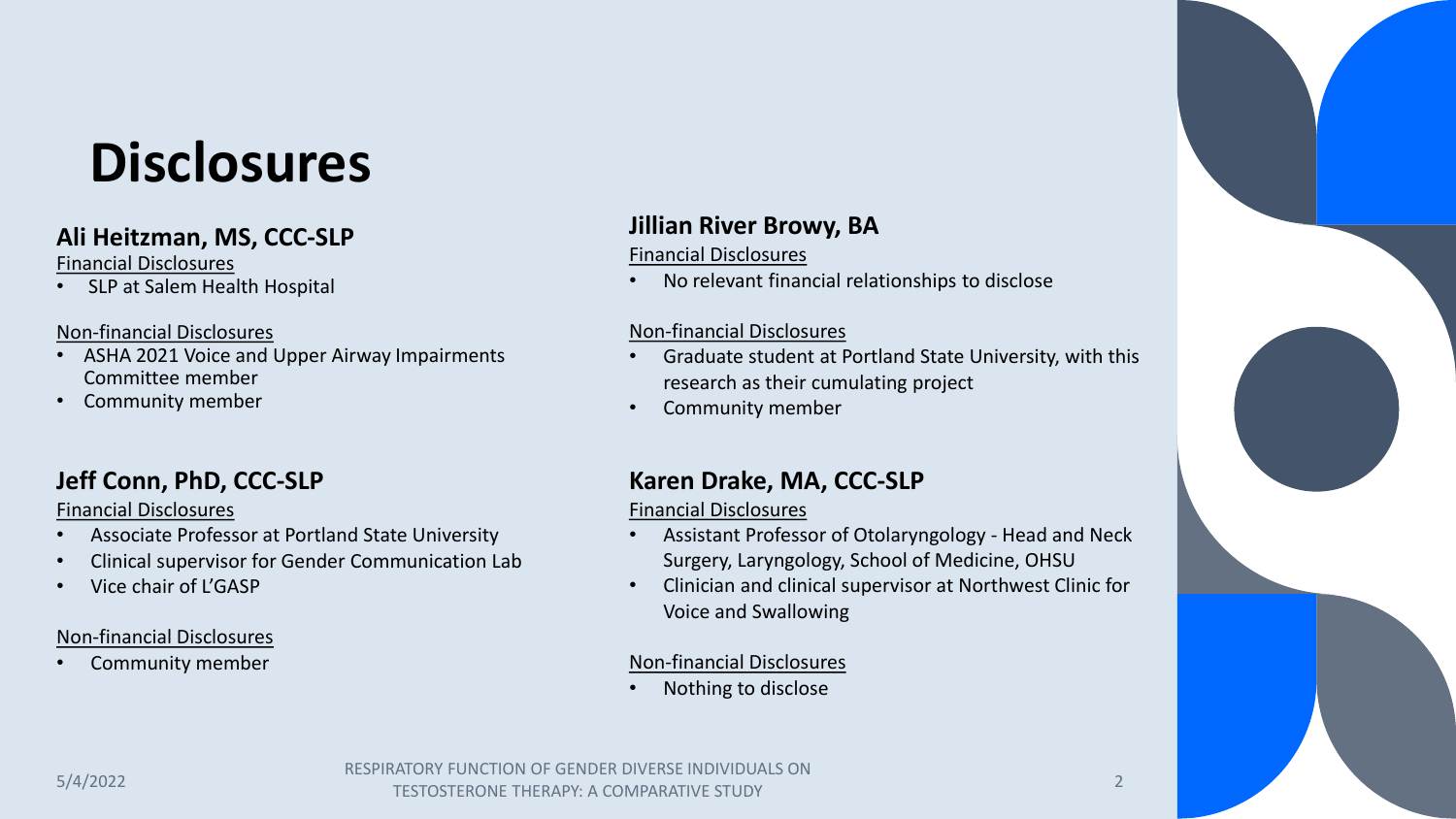# **Disclosures continued**

## **Deanna Britton, PhD, CCC-SLP, BC-ANCDS**

Financial Disclosures

- Adjunct Assistant Professor of Otolaryngology Head and Neck Surgery, Laryngology, School of Medicine, OHSU
- Clinician and clinical supervisor at Northwest Clinic for Voice and Swallowing
- Assistant Professor at Portland State University

## Non-financial Disclosures

• Nothing to disclose

## **Aaron Ziegler, PhD, CCC-SLP**

Financial Disclosures

- Founder and clinician at Wellness Group for Voice, Speech, and Swallowing,  $\overline{L}$
- Co-founder and educator at Confident Clinician Cooperative, LP

## Non-financial Disclosures

• Nothing to disclose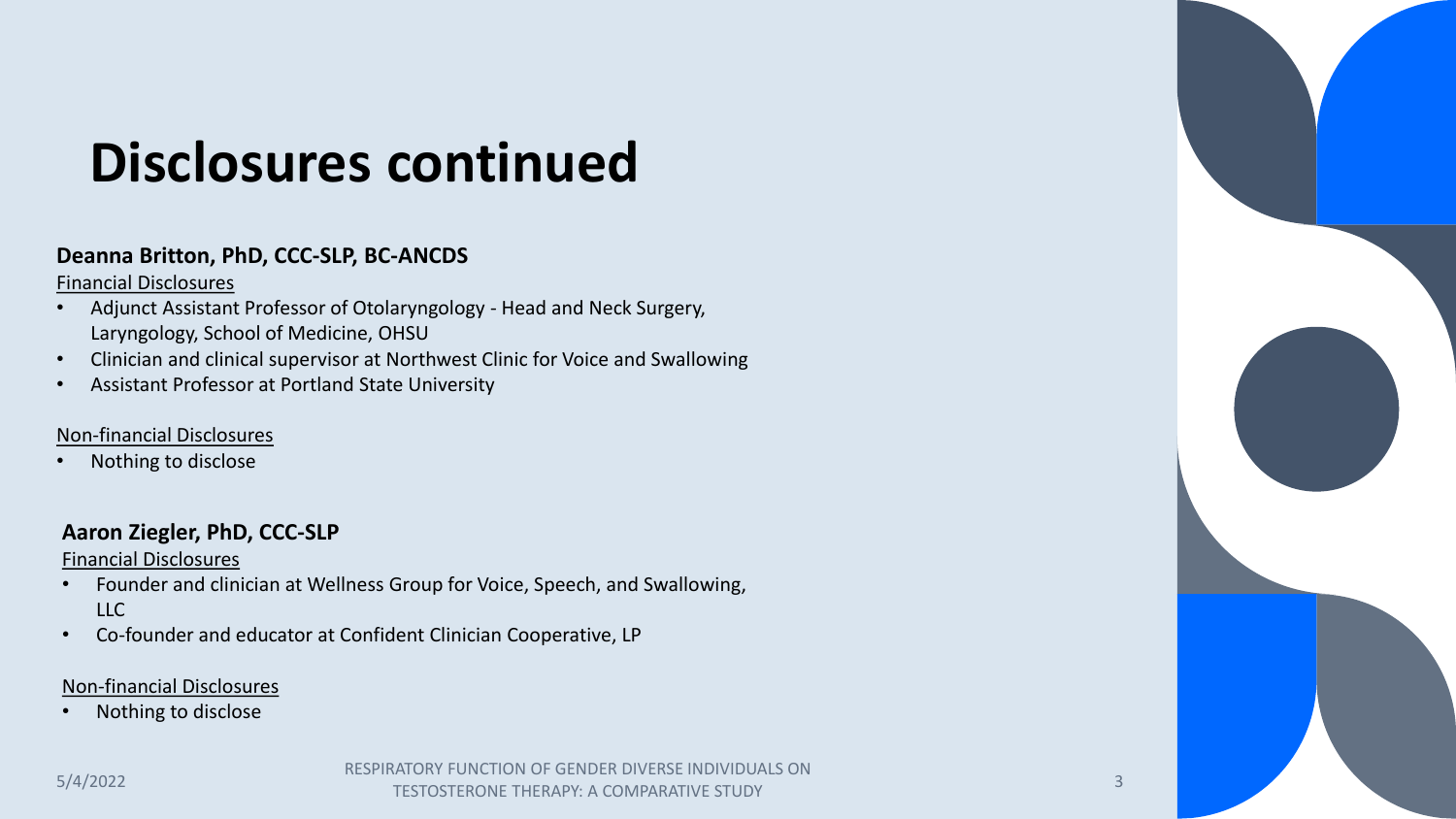# **Defining Terminology**

Sex assigned at birth – Label assigned at birth by doctor based on genital anatomy and chromosomes

Gender - Social and legal status influenced by societal expectations and based on an individual's identity and feelings.

Gender diverse – Noting or relating to a person whose gender identity or gender expression does not conform to socially defined binary gender norms.

Transgender – Gender identity that does not correspond to sex assigned at birth.

Cisgender – Gender identity corresponds to sex assigned at birth.

https://www.uwmedicine.org/provider-resource/lgbtq/lgbtq-inclusion-glossary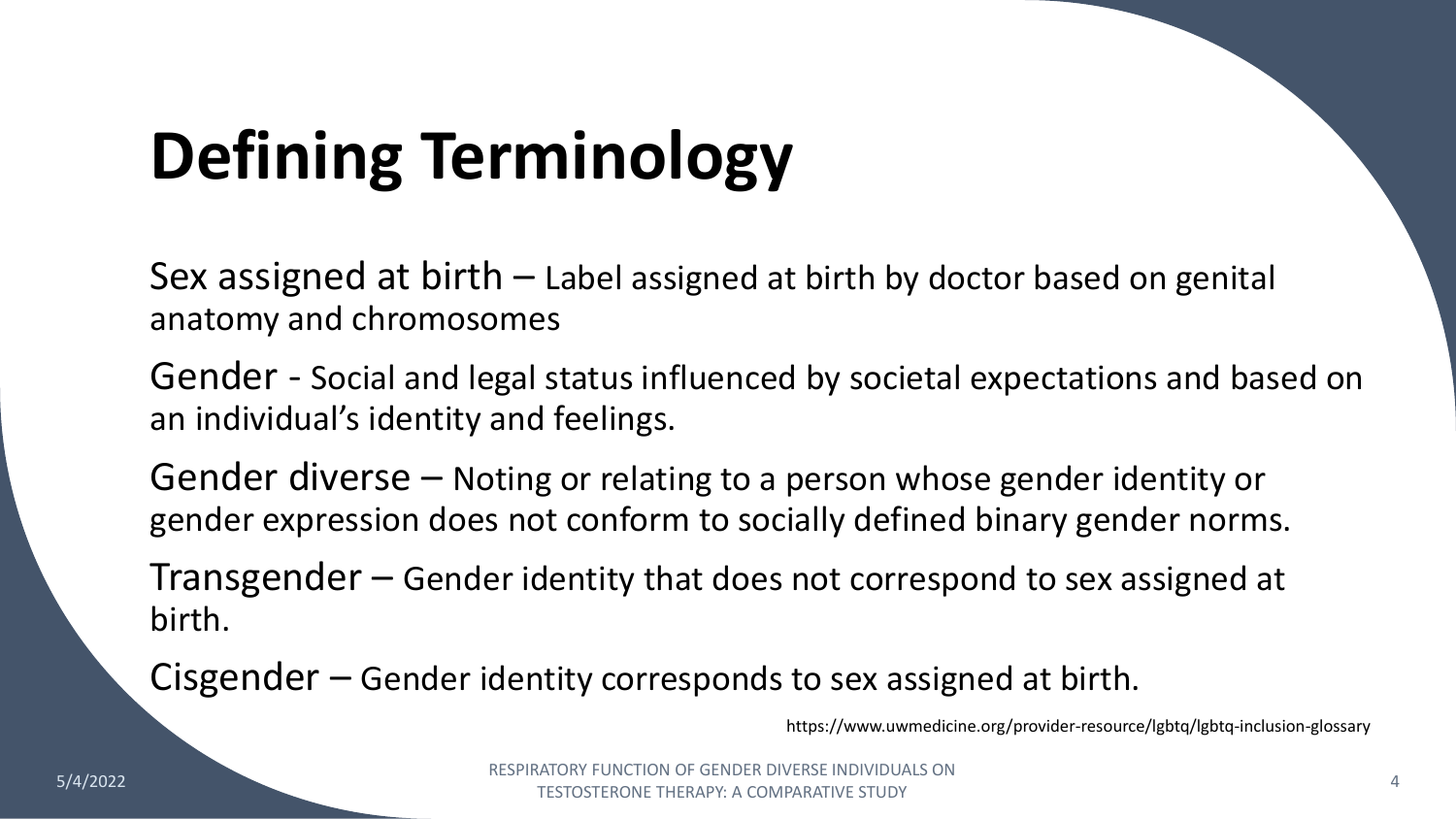# **Background**

- Interpretation of pulmonary function tests (PFT) is common practice in assessing respiratory function of individuals – including gender diverse individuals who were assigned female at birth
- Interpretation of PFTs for these individuals is challenging
	- Cisgender norms for forced vital capacity (FVC) and forced expiratory volume in 1 second (FEV1), and FVC/FEV1 ratio are based on sex, race, age, and height (Quanjer, et al., 2012)
	- Cisgender norms for maximum inspiratory pressure (MIP) and maximum expiratory pressure (MEP) are more debated but fall between a general range based on age and biological sex (Evans and Whitelaw, 2009)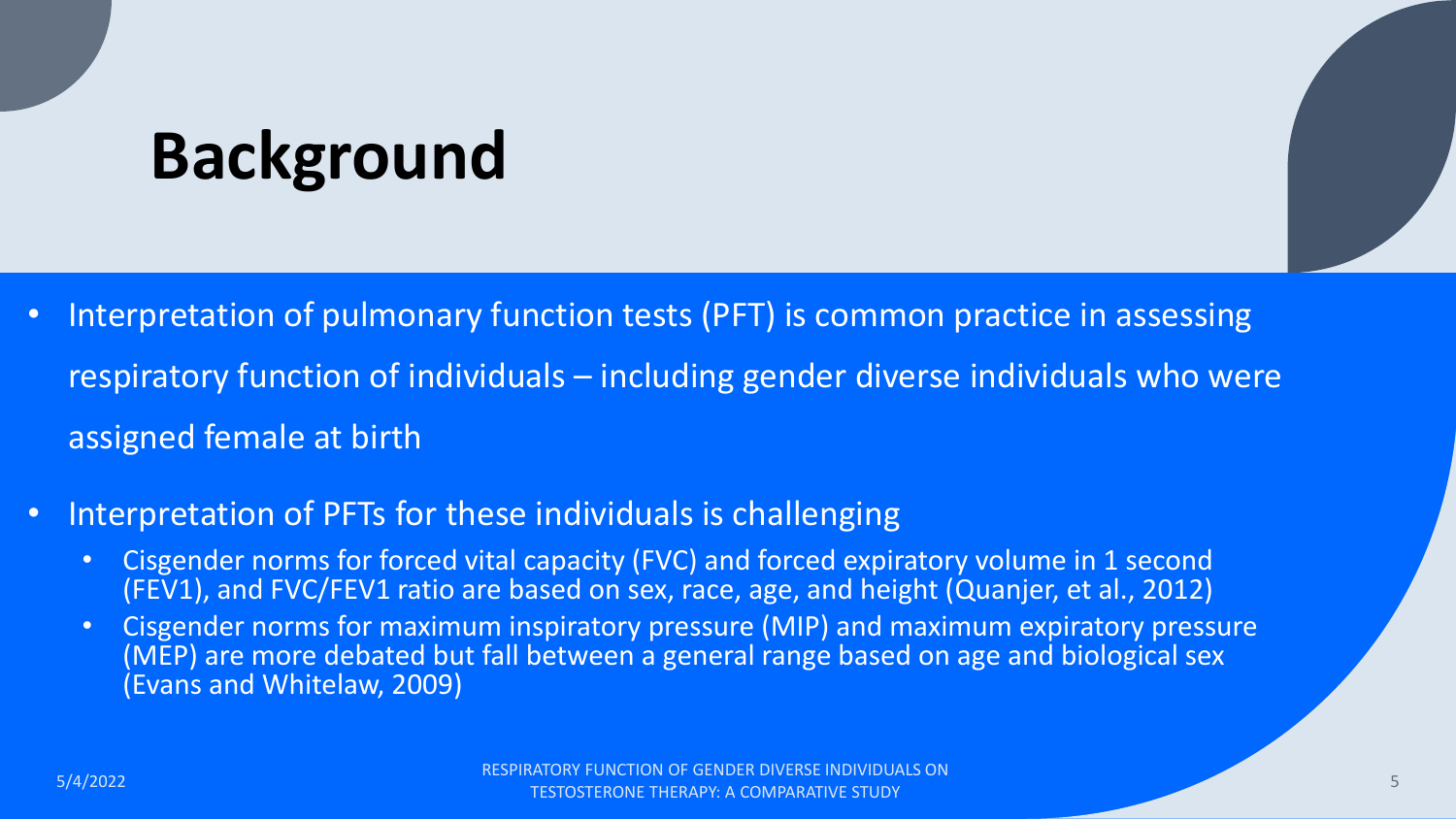- Impact of gender-affirming hormone therapy testosterone on pulmonary function has not been investigated
- Known impact of testosterone therapy
	- Higher lean body mass
	- Lower body and subcutaneous fat
	- Greater muscle strength
	- Thickening of vocal folds

(Irwig, 2016)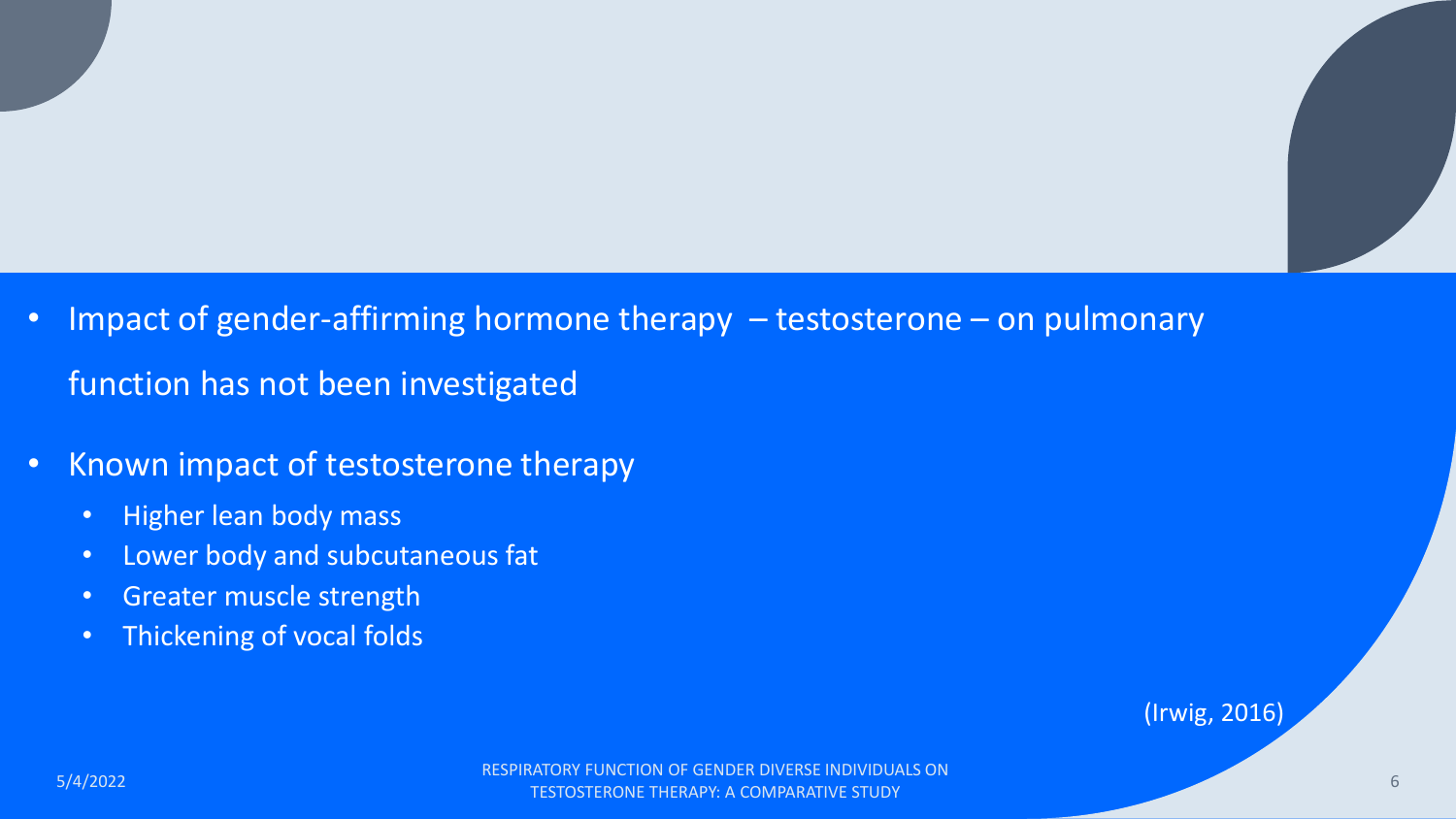## Haynes and Stumbo (2018)

•Using a non-assigned birth sex in diagnosing subjects with airflow obstruction can have a significant impact on test interpretation of PFT values

•Consider birth sex and not gender alone when interpreting test results in an ethical and respectful manner

•Need for study with transgender individuals without airflow obstruction, on hormone replacement therapy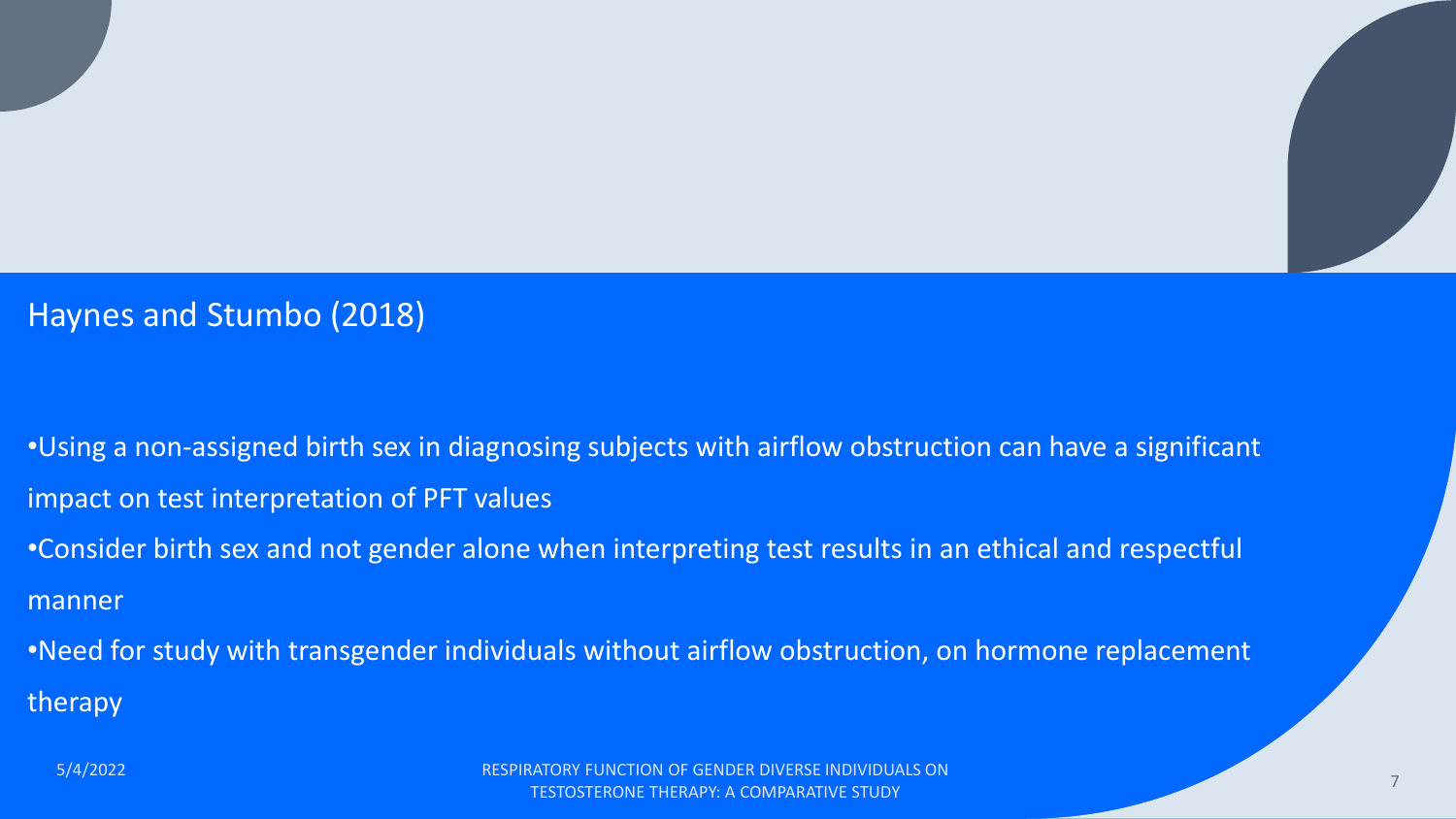# **Purpose**

Investigating the respiratory capacity and strength of individuals who have undergone hormone therapy and comparing their results to established cisgender norms as well as a group of age, race, and biological sex matched peers will aid in the accuracy in PFT interpretation for this group.

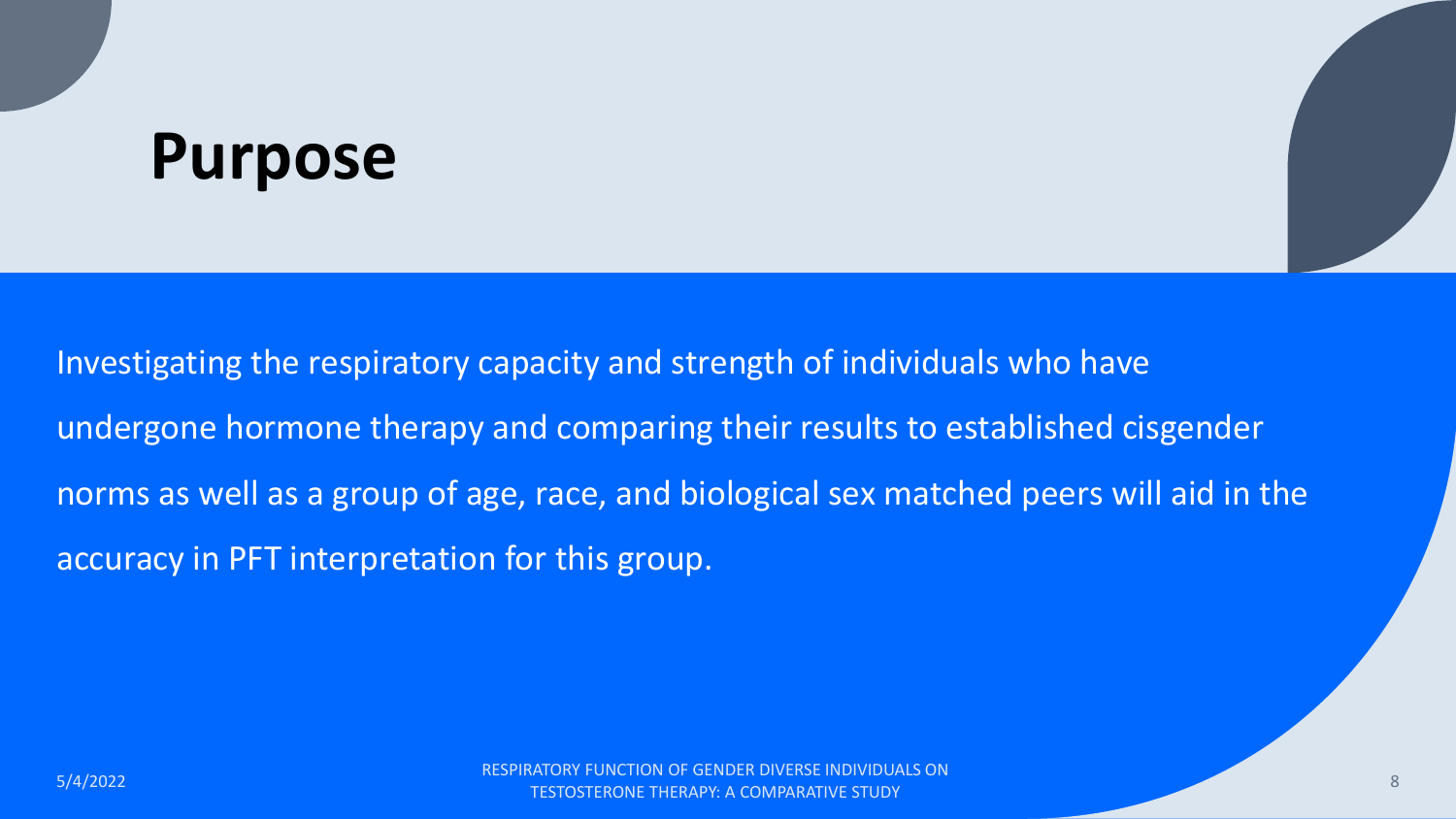# **Learner Outcomes**

Contrast expected respiratory values when assessing transgender and gender diverse individuals compared to both cisgender male and female values

Describe respiratory changes that occur following testosterone therapy for the purposes of aligning gender identity in transgender and gender diverse individuals

Differentiate the significant impact of assigning gender when collecting respiration data with transgender and gender diverse individuals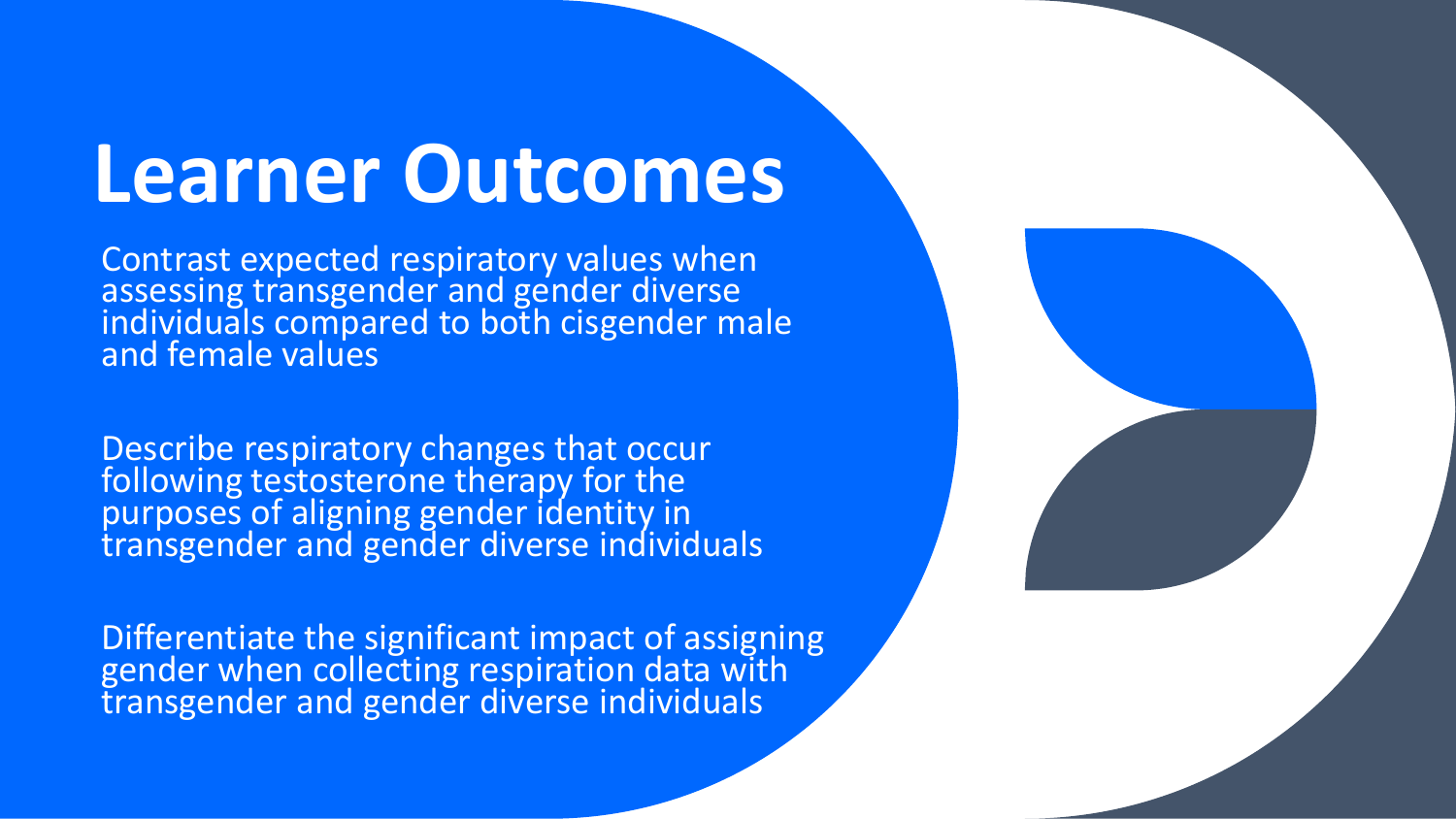# **Participants**

## Participants:

- Experimental group (GDV)
	- Assigned female at birth, non-smoking, between ages 18-65, on testosterone therapy for at least 1 year

## • Control group (CGF)

• Assigned female at birth, non-smoking, between ages of 18-65, no history of testosterone therapy, matched by age and race to a member of the experimental group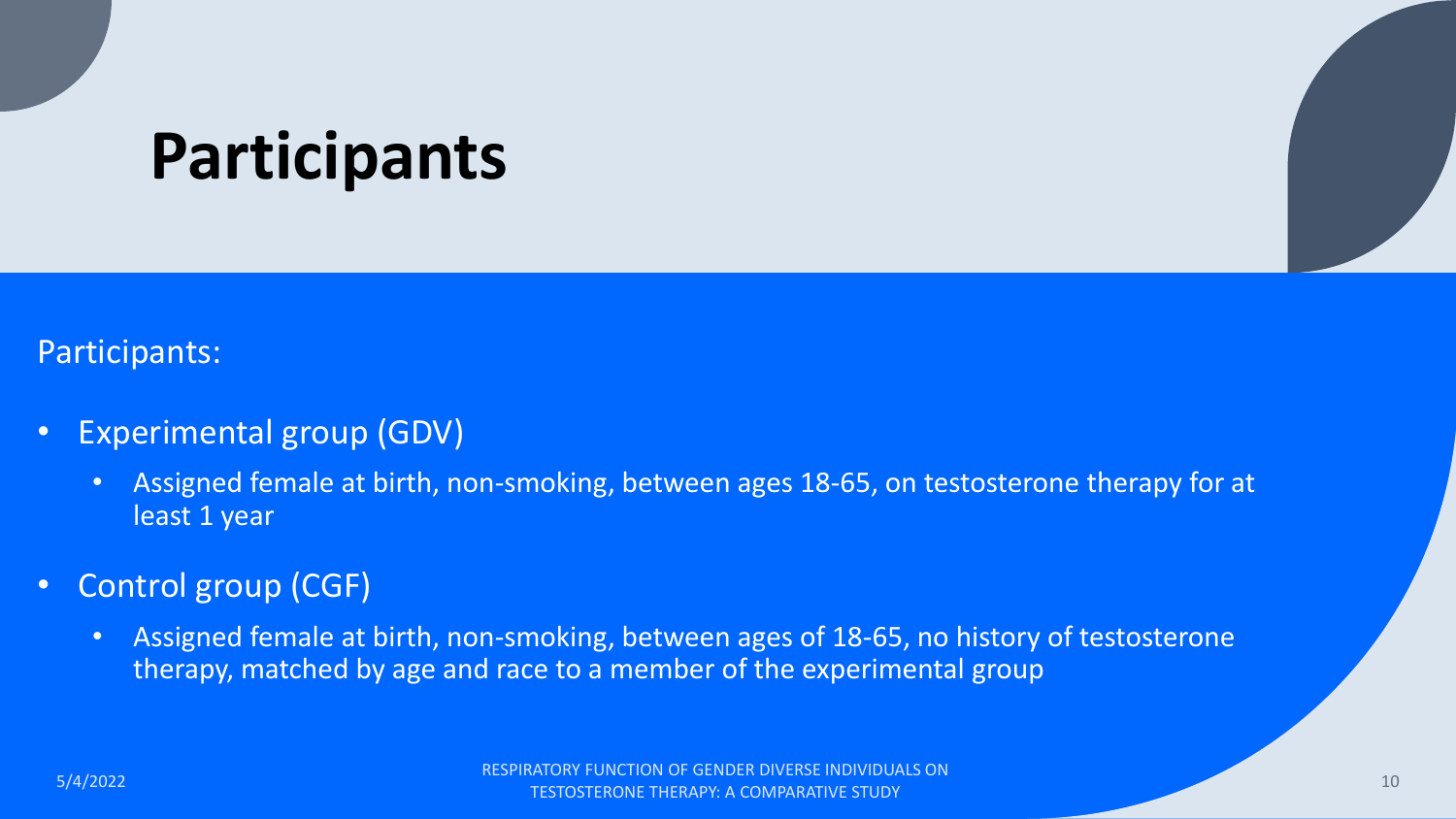# **Recruitment – Experimental Group**

Respiratory Function of Gender Diverse Individuals on Testosterone Therapy: A Comparative Study

#### **Experimental Group Recruitment**



### Impact of Testosterone on Respiratory Support for Voice in Transgender Individuals

### **Research Study Opportunity**

Researchers at Portland State University's (PSU) Department of Speech & Hearing Sciences are conducting a study of how testosterone therapy as part of medical treatment to align gender identity affects respiration and voice.

#### You may be eligible to participate in this study if you:

- Were assigned female at birth
- Have been on testosterone therapy consistently for at least the past year as part of your genderaffirming medical treatment plan

Iconfinder.com

- Are between the ages of 18-65 years old
- Are a non-smoker or vaper of tobacco or nicotine products for at least the past 5 years
- Have had no more than 1 asthma attack in the past 6 months
- Do not have any other conditions that would lead to reduced respiratory strength such as: neuromuscular disease, pulmonary (other than asthma) or autoimmune diseases, etc.
- Have had no more than one year of consistent voice lessons outside of k-12 school

### Participants will be asked to do the following:

- Complete a screening interview to determine candidacy
- Complete questionnaires relating to your gender, background, voice and respiration
- Undergo an examination of your respiratory capacity and strength
- Undergo examination of vocal quality and range through a series of voice tasks
- Due to the restrictive nature of chest binders, we ask that you remove any binding devices prior to arriving for your 1- hour appointment. Two single-stall, all gender bathrooms will be provided within the department as a safe space to change.

Research data collection will occur at PSU. Participation is voluntary and all identifying information will be kept confidential. Participants will be scheduled for a 1-hour appointment and receive \$25 cash as a thank you for taking part in this study.

ARE YOU INTERESTED? For more information or to schedule a screening interview contact Alicia Heitzman at: ach@pdx.edu or call at 503-380-9328

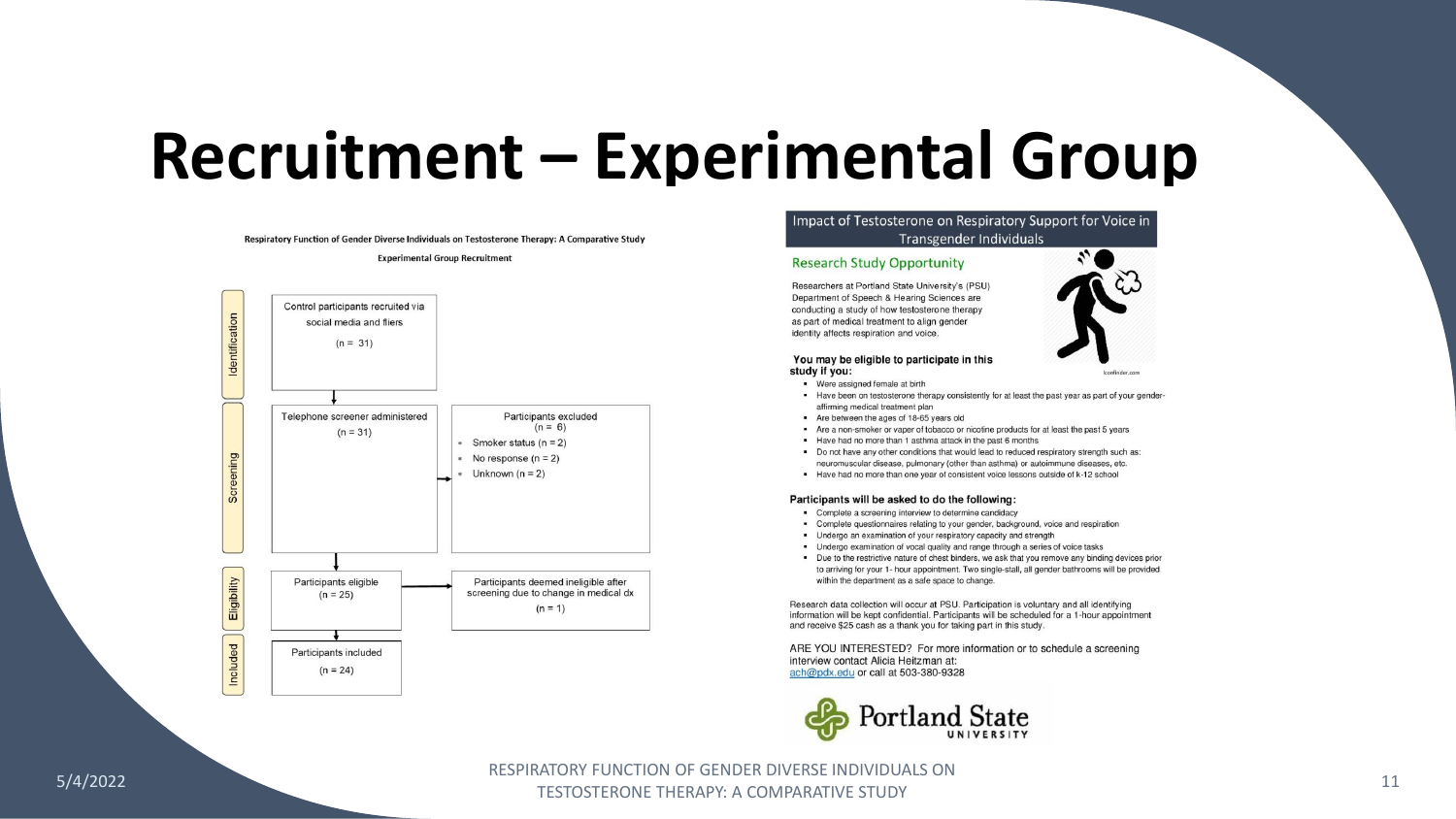# **Recruitment – Control Group**

Respiratory Function of Gender Diverse Individuals on Testosterone Therapy: A Comparative Study

#### **Control Recruitment**



### Impact of Testosterone on Respiratory Support for Voice in **Transgender Individuals**

### **Research Study Opportunity**

Researchers at Portland State University's (PSU) Department of Speech & Hearing Sciences are conducting a study of how testosterone therapy as part of medical treatment to align gender identity affects respiration and voice.



### We are seeking control participants and

you may be eligible to participate in this study if you:

- Were assigned female at birth
- Identify as woman
- Are between the ages of 18-65 years old
- Are a non-smoker or vaper of tobacco or nicotine products for at least the past 5 years
- . Have had no more than 1 asthma attack in the past 6 months
- Do not have any other conditions that would lead to reduced respiratory strength such as: neuromuscular disease, pulmonary (other than asthma) or autoimmune diseases, etc.
- Have less than one year of consistent voice lessons outside of k-12 school

### Participants will be asked to do the following:

- Complete a screening interview to determine candidacy
- Complete questionnaires relating to your gender, background, voice and respiration
- Undergo an examination of your respiratory capacity and strength
- Undergo examination of vocal quality and range through a series of voice tasks

Research data collection will occur at PSU. Participation is voluntary and all identifying information will be kept confidential. Participants will be scheduled for 1-hour appointments and receive \$25 cash for taking part in this study.

Iconfinder.com ARE YOU INTERESTED? For more information or to schedule a screening interview contact Jillian River Browy at: jilbrowy@pdx.edu or call at (503) 548-8047

### 5/4/2022 RESPIRATORY FUNCTION OF GENDER DIVERSE INDIVIDUALS ON TESTOSTERONE THERAPY: A COMPARATIVE STUDY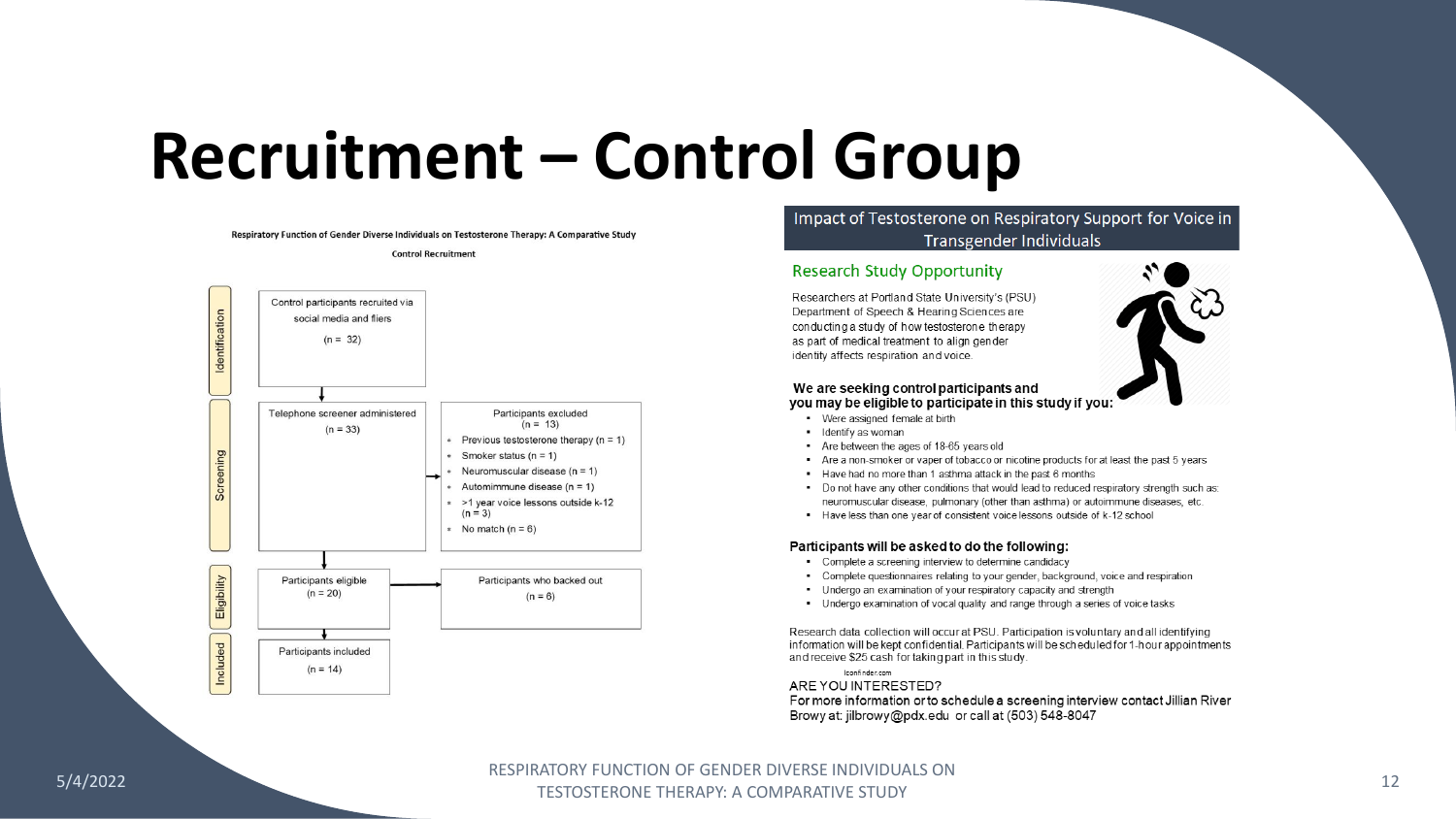# **Methods**

- Background, demographic data, and information regarding satisfaction with voice were collected via study-specific questionnaire and Voice Handicap Index 30 (VHI30)
- Primary outcomes of interest were measures of respiratory volume and strength, collected using EasyOne-PC Spirometer (NDD Medical Technologies, Inc.) for FVC measures and MicroRPM for values of MIP and MEP
- Assessed average of percent predicted for each measure, instances where participants fell below or above lower limit of normal (LLN) when compared to cisgender norms (Quanjer et al, 2012, Evans and Whitelaw, 2009) and compared results between matched pairs.
- Voice data collected using Computerized Speech Lab (CSL) and Phonatory Aerodynamic System (PAS)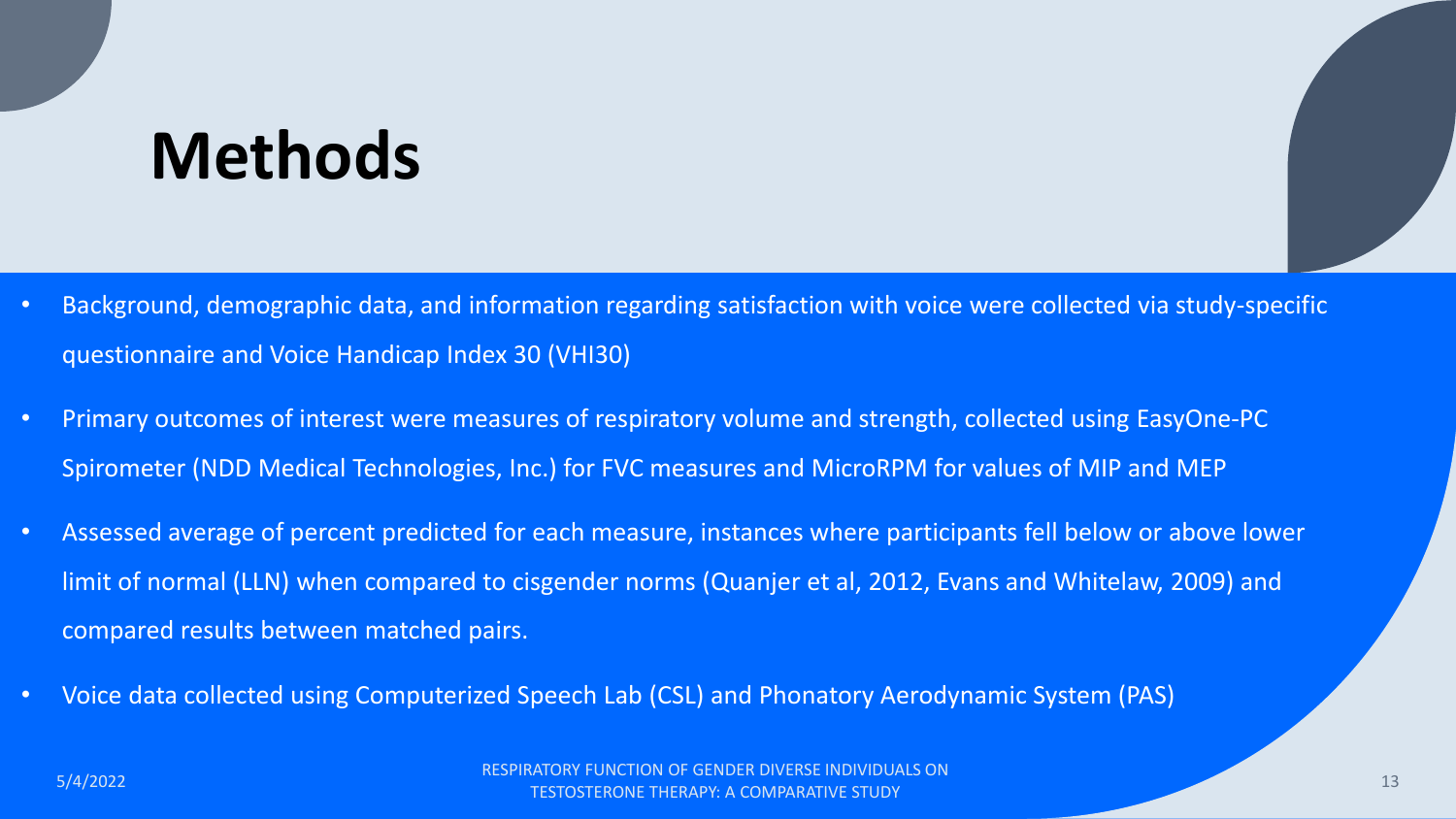# **Preliminary Respiration Results**

| <b>Male</b><br><b>Norms</b> | Mean %<br><b>Predicted</b> | <b>Standard</b><br><b>Deviation</b> | <b>Range</b>   | <b>Number</b><br><b>Below LLN</b> |
|-----------------------------|----------------------------|-------------------------------------|----------------|-----------------------------------|
| <b>MIP</b>                  | 92.97%                     | 32.28%                              | 34.37%-170.55% | $\overline{2}$                    |
| <b>MEP</b>                  | 95.97%                     | 24.61%                              | 48.06%-164.05% | 2                                 |
| <b>FVC</b>                  | 89%                        | 10.55%                              | 71%-110%       | 3                                 |

| <b>Female</b><br><b>Norms</b> | Mean %<br><b>Predicted</b> | <b>Standard</b><br><b>Deviation</b> | <b>Range</b>   | <b>Number</b><br><b>Below LLN</b> |
|-------------------------------|----------------------------|-------------------------------------|----------------|-----------------------------------|
| <b>MIP</b>                    | 115.77%                    | 41.77%                              | 40.44%-219.79% | $\mathbf{1}$                      |
| <b>MEP</b>                    | 137.6%                     | 39.77%                              | 68.33%-247.88% | $\mathbf 1$                       |
| <b>FVC</b>                    | 108%                       | 12.75%                              | 85%-136%       |                                   |

## Mean % Predicted Comparison





ESPIRATORY FUNCTION OF GENDER DIVERSE INDIVIDUALS ON THE SALE OF A SOLUTION OF GENDER DIVERSE INDIVIDUALS ON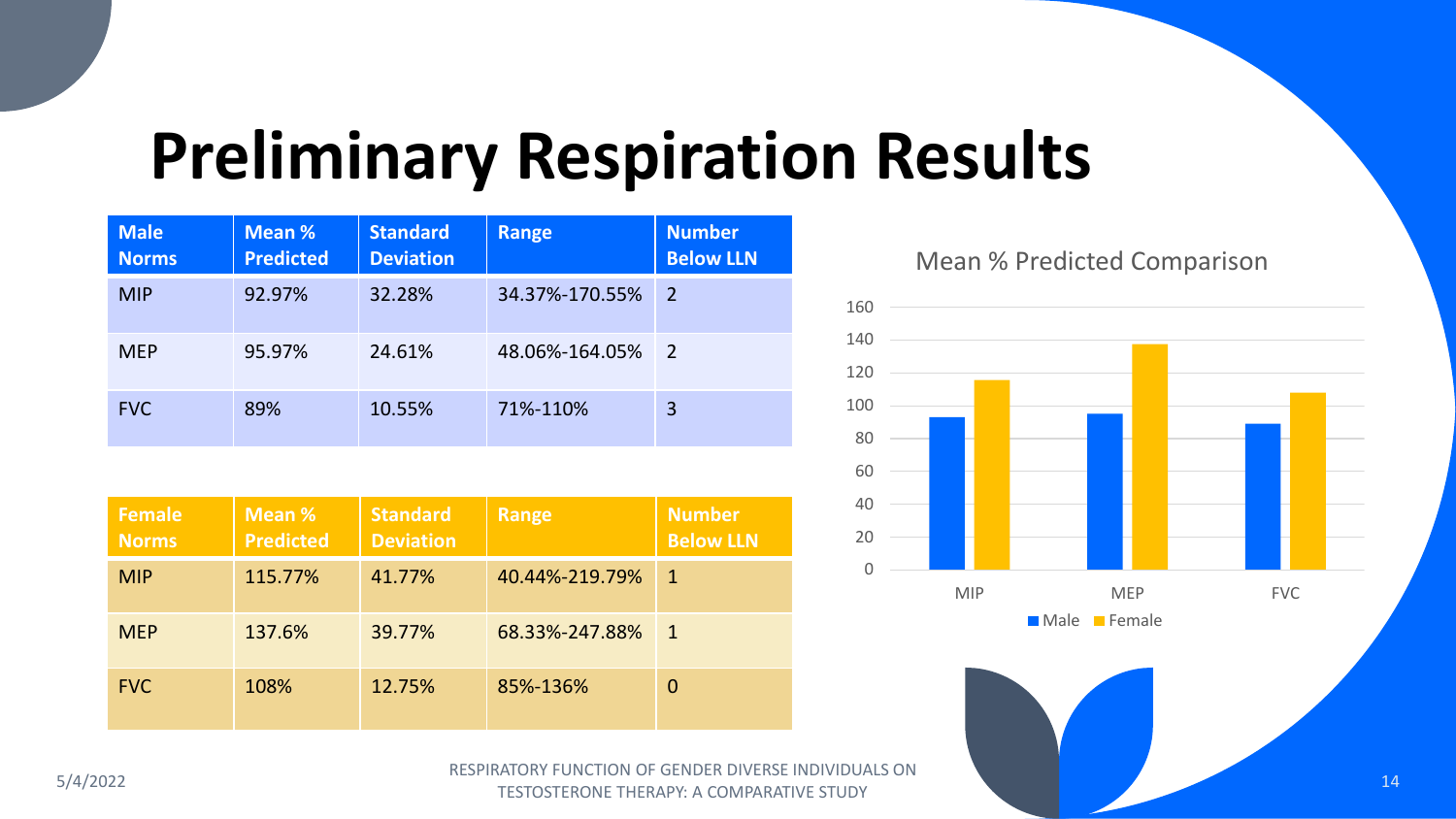# **Impact of testosterone dosage**







| <b>Male</b> | <b>Pearson Correlation</b> | Sig (2-tailed) |
|-------------|----------------------------|----------------|
| <b>MIP</b>  | $.434*$                    | .049           |
| <b>MEP</b>  | .399                       | .073           |
| <b>FVC</b>  | .334                       | .139           |

| <b>Female</b> | <b>Pearson Correlation</b> | Sig (2-tailed) |
|---------------|----------------------------|----------------|
| <b>MIP</b>    | $.434*$                    | .049           |
| <b>MEP</b>    | .383                       | .086           |
| <b>FVC</b>    | .352                       | .117           |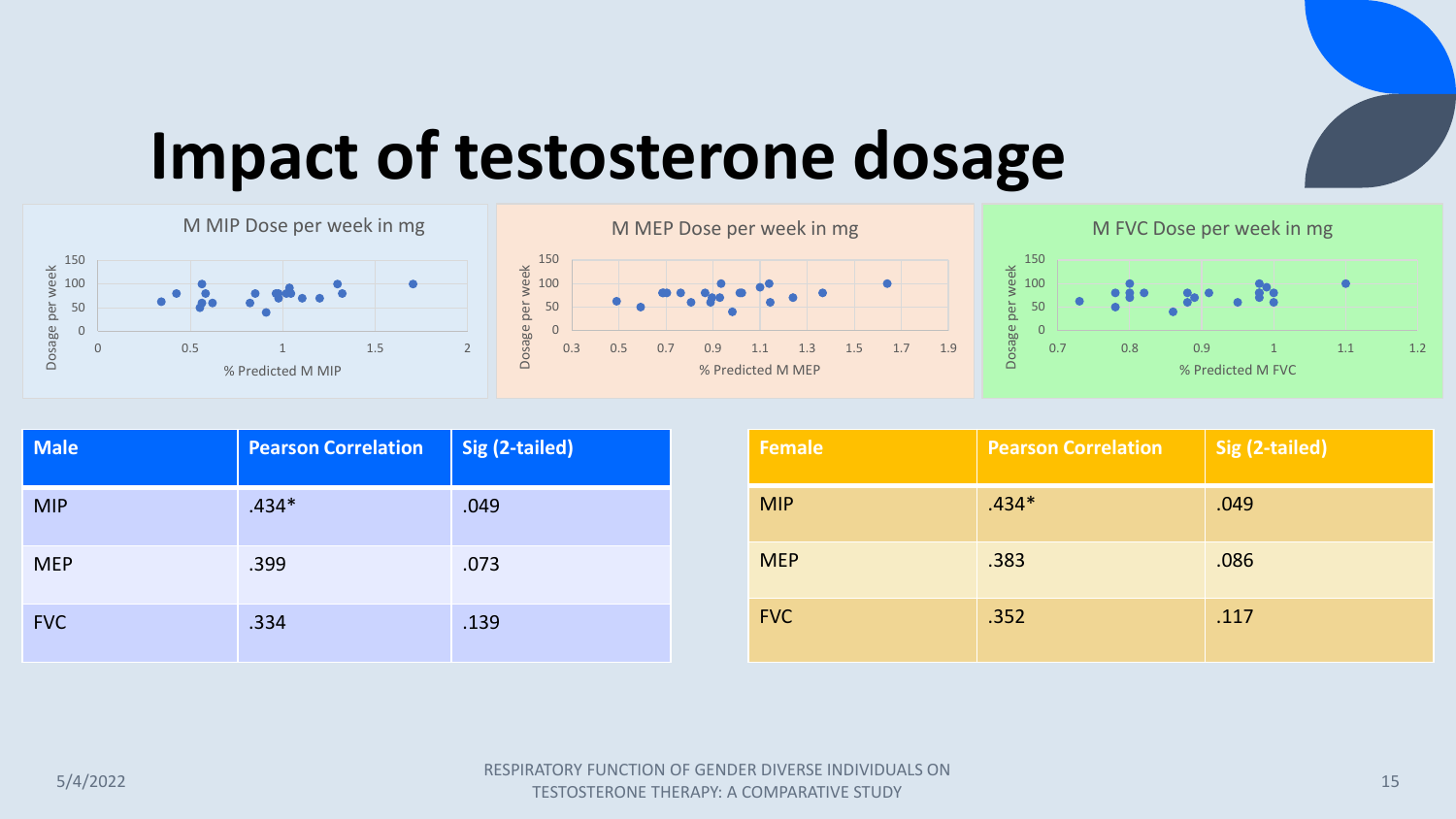# **Comparing respiration volume and strength between matched pairs**

| <b>COMPARISON OF DATA USING CISGENDER FEMALE NORMS</b> |                  |                 |                  |                 |                  |                 | <b>COMPARISON OF DATA USING CISGENDER MALE NORMS</b> |                |                  |              |                  |              |
|--------------------------------------------------------|------------------|-----------------|------------------|-----------------|------------------|-----------------|------------------------------------------------------|----------------|------------------|--------------|------------------|--------------|
|                                                        | <b>MIP %PRED</b> |                 | <b>MEP %PRED</b> |                 | <b>FVC %PRED</b> |                 | <b>MIP %PRED</b>                                     |                | <b>MEP %PRED</b> |              | <b>FVC %PRED</b> |              |
|                                                        | GDV              | <b>CGF</b>      | GDV              | <b>CGF</b>      | GDV              | <b>CGF</b>      | GDV                                                  | <b>CGF</b>     | GDV              | <b>CGF</b>   | GDV              | <b>CGF</b>   |
| Mean                                                   | 121%             | 92%             | 138%             | 98%             | 110%             | 109%            | 97%                                                  | 77%            | 97%              | 68%          | 91%              | 91%          |
| <b>SD</b>                                              | 31%              | 20%             | 17%              | 26%             | 12%              | 14%             | 25%                                                  | 18%            | 12%              | 18%          | 10%              | 11%          |
| Range                                                  | 66%-<br>164%     | $51% -$<br>127% | 99%-<br>167%     | $60% -$<br>135% | 85%-<br>127%     | $90% -$<br>129% | 56%-<br>136%                                         | 43%-<br>104%   | 69%-<br>114%     | 43%-<br>100% | $71% -$<br>105%  | 75%-<br>108% |
| N below<br><b>LLN</b>                                  | $\mathbf{0}$     | $\mathbf{1}$    | $\mathbf 0$      | 5               | $\mathbf 0$      | $\overline{0}$  | $\mathbf{0}$                                         | $\overline{2}$ | $\mathbf 0$      | 5            | $\overline{2}$   | $\mathbf{1}$ |

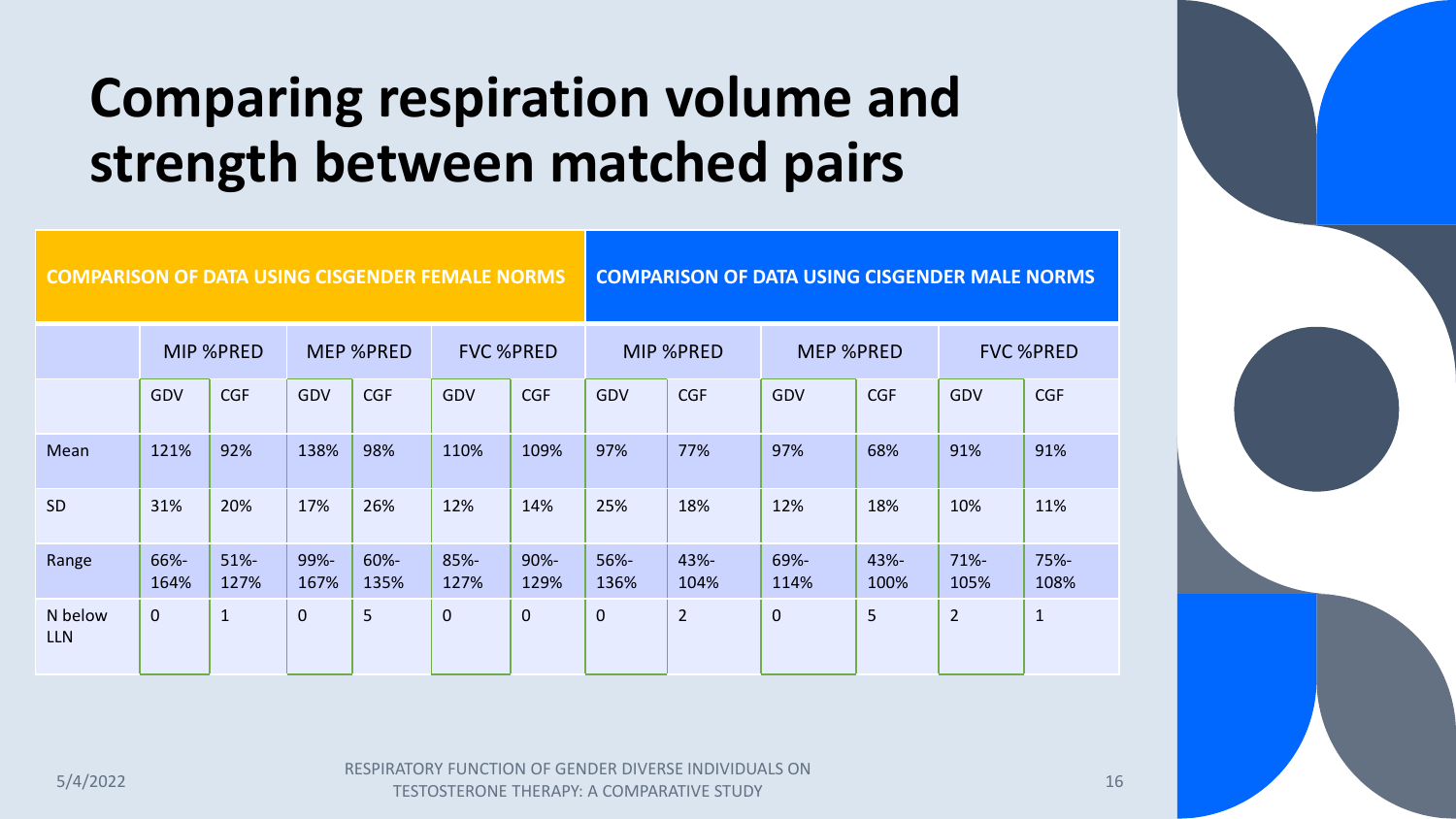# **Comparing respiration volume and strength between matched pairs**





ESPIRATORY FUNCTION OF GENDER DIVERSE INDIVIDUALS ON THE SELL BY A GOLDEN AT LEXING STUDY. TESTOSTERONE THERAPY: A COMPARATIVE STUDY 17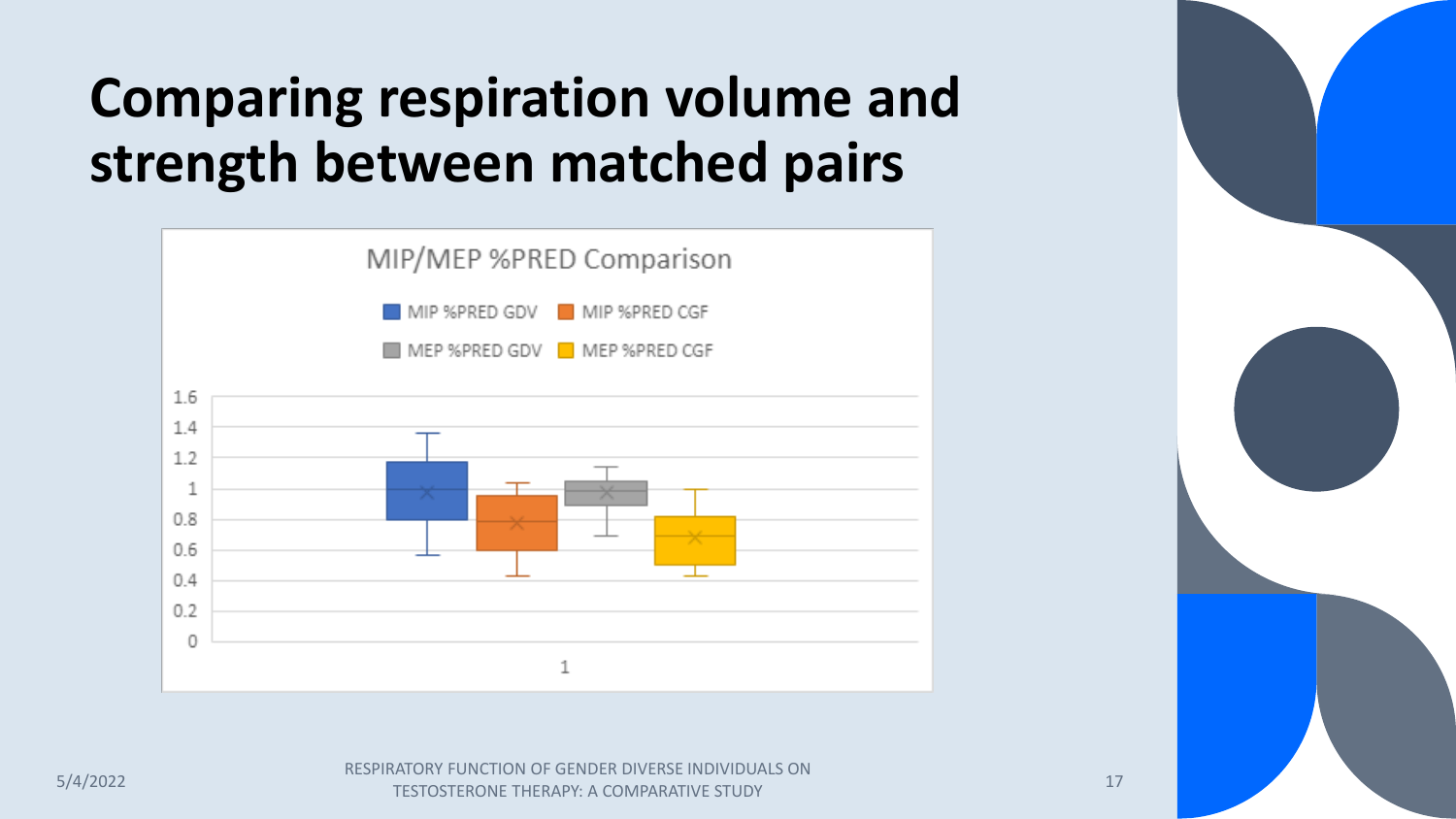# **Conclusions/Discussion**

- Percent predicted values were higher when analyzed using cisgender female norms but fell between what was expected for cisgender females and cisgender males.
- Testosterone intervention may be associated with strengthening of pulmonary function in gender diverse individuals assigned female at birth, most prominently with measures reflecting respiratory muscle strength.
- Dosage seems to be more of an indicator than testosterone level.
- When working with transgender and gender diverse clients, consideration of hormonal intervention and sex assigned at birth are important factors in interpreting PFTs.
- Further studies with larger and more diverse participant cohorts are warranted to build on this preliminary data.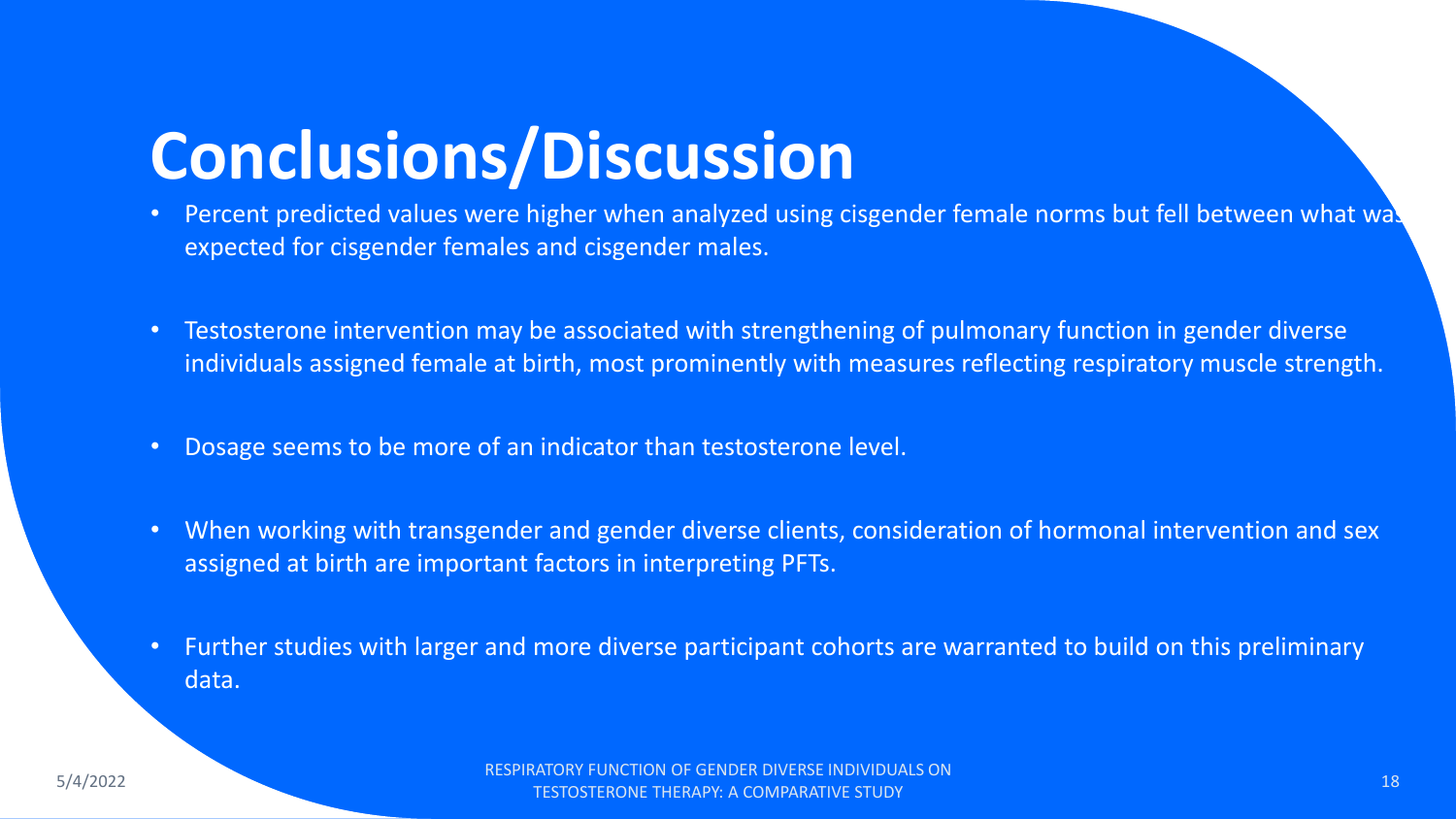# **Thank you for your time!**

5/4/2022<br>5/4/2022 RESPIRATORY FUNCTION OF GENDER DIVERSE INDIVIDUALS ON TESTOSTERONE THERAPY: A COMPARATIVE STUDY